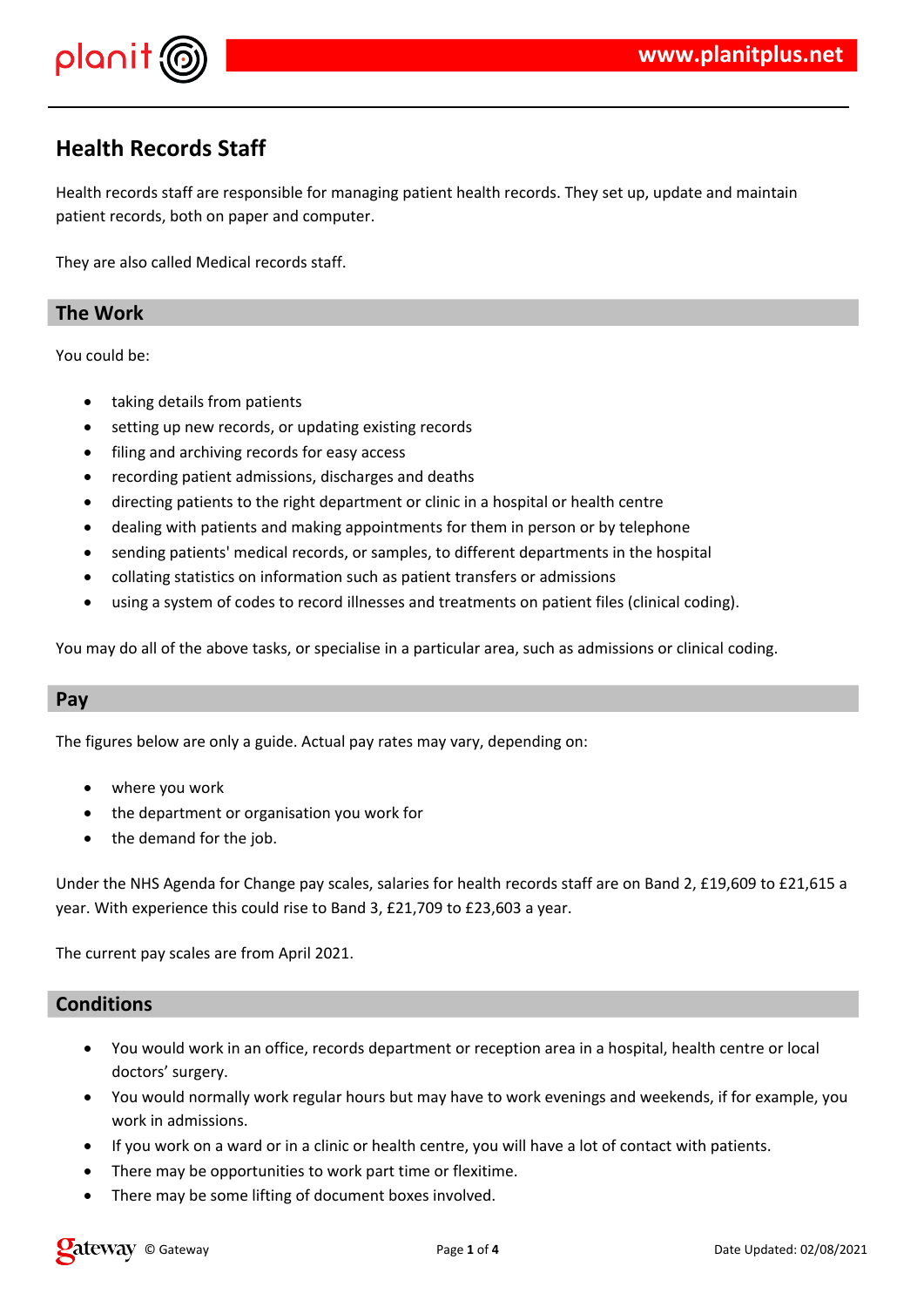





 $\mathbf{I}$ 





| \$             |                                                                                                          | $\sim$ $\sim$ |                           | />? /" * @ |  |
|----------------|----------------------------------------------------------------------------------------------------------|---------------|---------------------------|------------|--|
| $\overline{0}$ | / <b>+0</b> ? AB ( <b>4</b> > ?1 "                                                                       |               | /0?A B (5                 |            |  |
| % "            | $\blacksquare$ $\blacksquare$ $\blacksquare$ $\blacksquare$ $\blacksquare$ $\blacksquare$ $\blacksquare$ |               |                           |            |  |
| $\mathsf{\$}$  | $\frac{*}{-}$ $\cdot$ C : \$ +                                                                           |               |                           |            |  |
| $?$ "          | $\therefore$ C: \$                                                                                       | $(A'' \ 0 \#$ |                           |            |  |
| $0$ "          | $=$ "                                                                                                    |               | $\mathbf{u}$ $\mathbf{u}$ |            |  |

| 6                      |  | #"<br>$\sim$ 10 $\,$ |           |  | $\mathbf{r}$ ( |          |              |  |
|------------------------|--|----------------------|-----------|--|----------------|----------|--------------|--|
| $\frac{9}{6}$ "<br>% " |  |                      |           |  |                | &: C:\$" |              |  |
|                        |  |                      |           |  |                |          |              |  |
|                        |  |                      | $\cdot$ / |  |                | " #      | $\mathbf{H}$ |  |
| ĥ                      |  |                      | H         |  |                |          |              |  |
|                        |  |                      |           |  |                |          |              |  |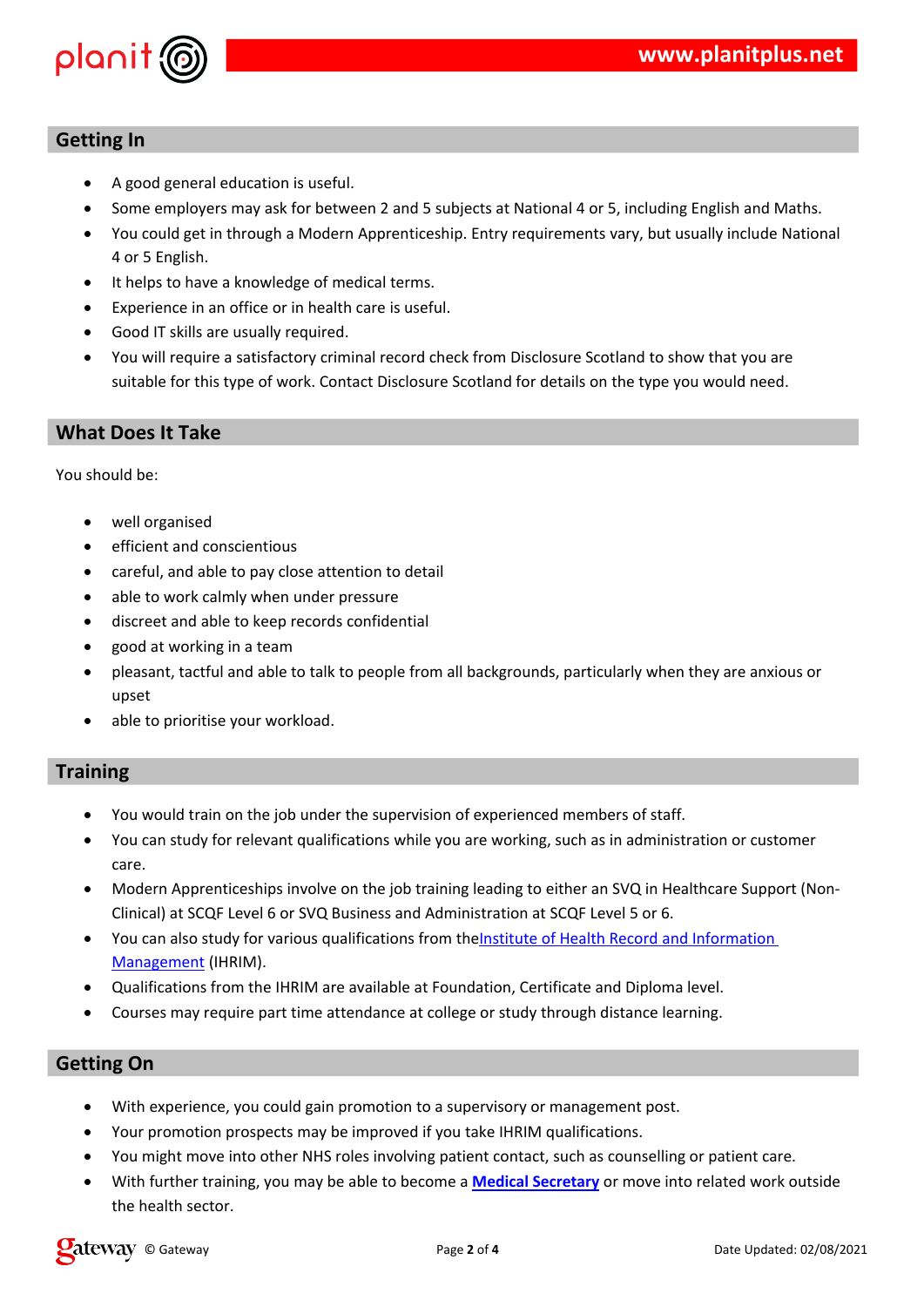

## **Contacts**

#### **NHS Scotland Careers**

Website: www.careers.nhs.scot Website (2): jobs.scot.nhs.uk Twitter: @NHSScotCareers